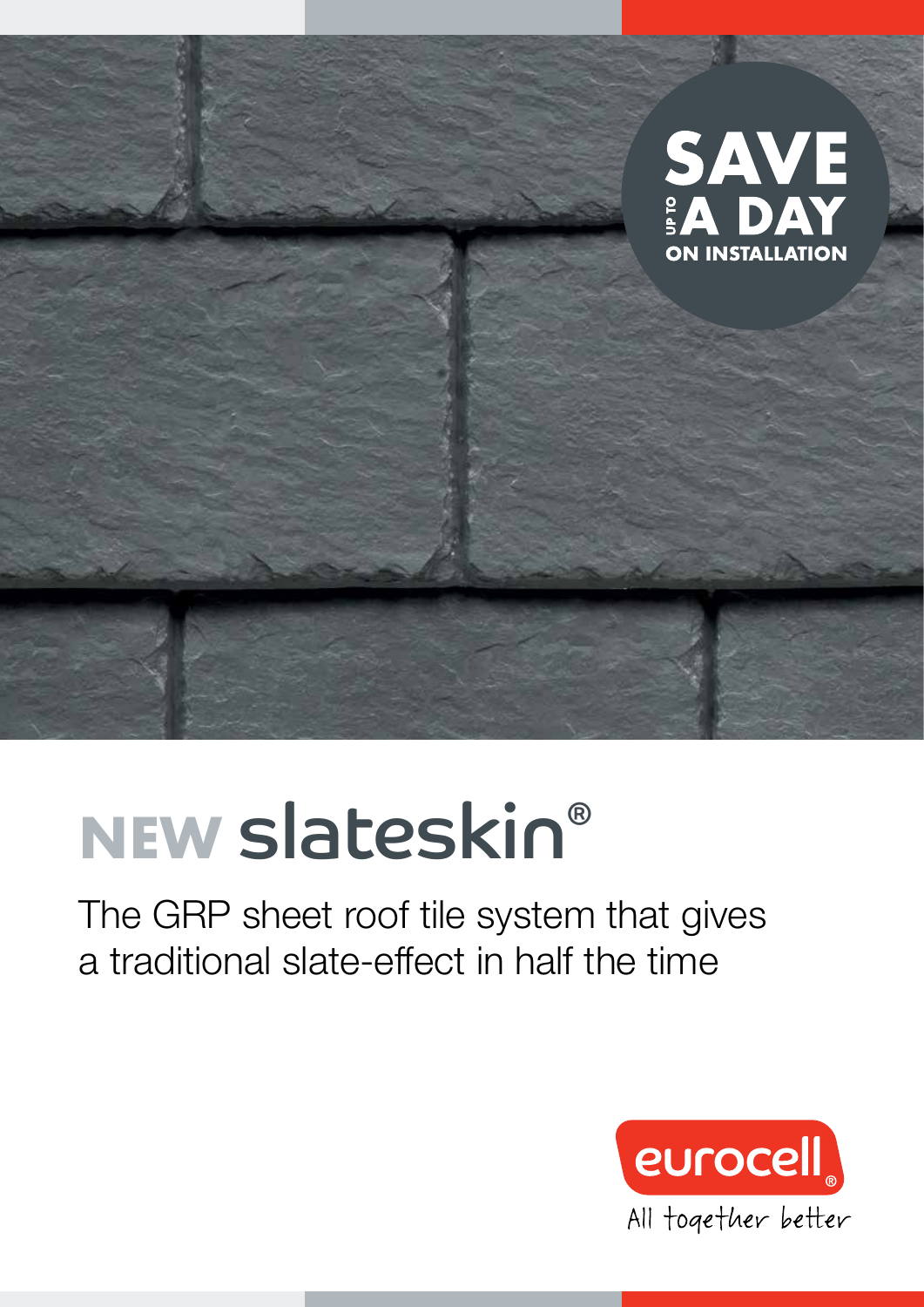### slateskin®

THE **NEW!** SHEET TILED ROOF SYSTEM DESIGNED TO SAVE YOU TIME ON-SITE

### Great looking, long lasting slate effect roofs – in half the time!

At Eurocell, we're always exploring new ways to help our trade customers deliver a better job. Our latest is SlateSkin – a sheet tiling system that allows you to fit a realistic slate-effect, water-resistant system to Equinox conservatory roofs in around 50% less time.

There's never been a better way to finish the job beautifully and provide your customers with an attractive, hard-wearing roof that will stay looking good for 25-years and beyond.

When it comes to helping you add a beautiful and durable finishing touch to your building projects, it's taking convenience to new heights.

### Get the job finished faster

SlateSkin is specially designed to help you stay ahead of schedule when you're up on the roof. With multiple tile courses built in to each sheet, the system reduces the time and hassle spent positioning and nailing tiles with no compromise on build quality or aesthetics. It also helps you make light work of roofing with loads less carrying and handling required.

**BOAT 3:2004** 

**AA**

So it doesn't just look good for your customer. It's also an extremely attractive prospect for busy installers.

SlateSkin is available as part of an Equinox tiled roof solution.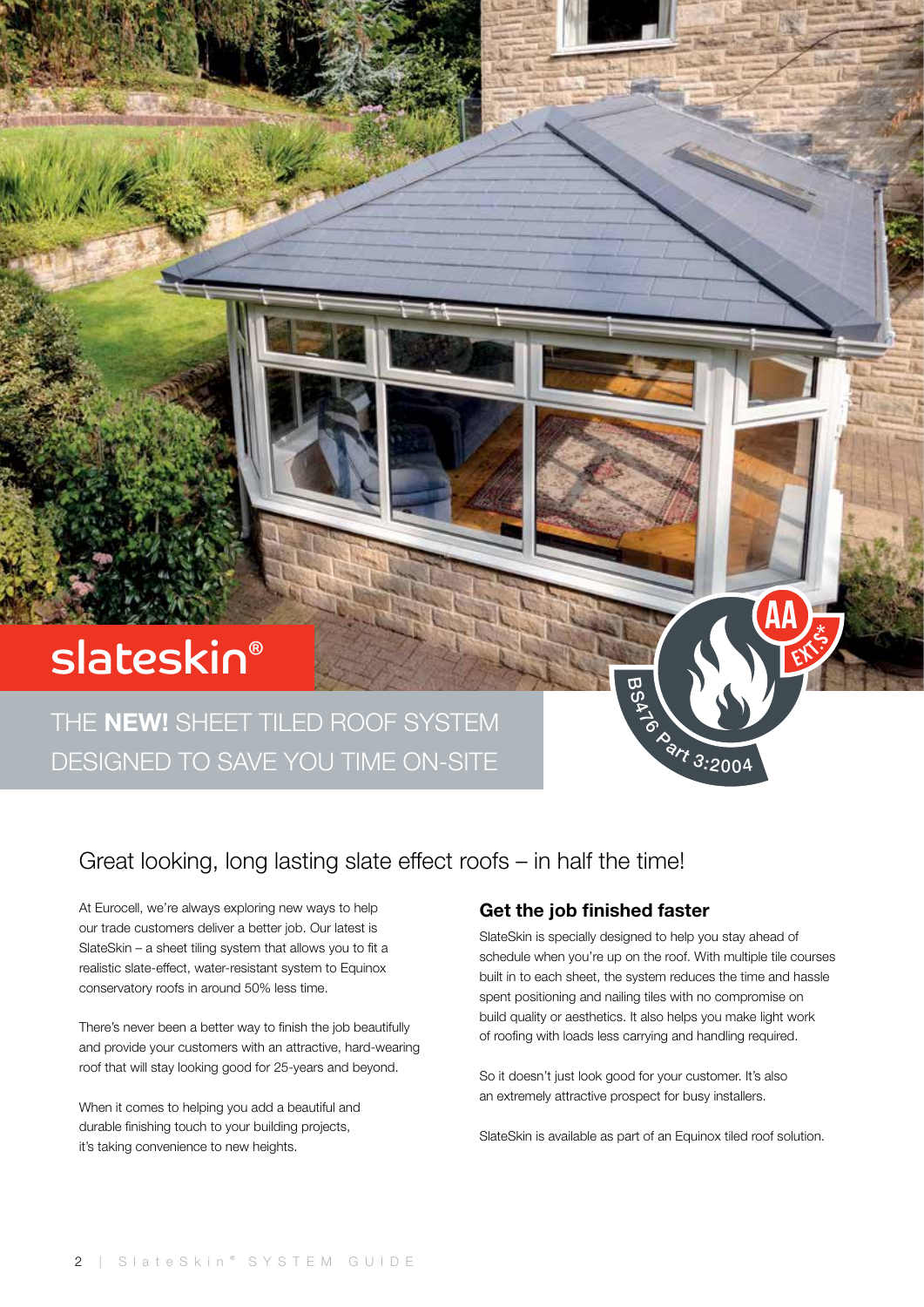

### Hassle-free installation

Give us your dimensions when you order your Equinox roof and we'll do the rest. Using state-of-the-art equipment and the same precision measurements used in the manufacture of our market leading PVC-U systems, our engineers will create all the components you need including the tile sheets, hip end caps and ridge and hip top caps.

We'll even pre-cut and colour code for fast identification on-site. All you need to do is quickly and easily assemble the pieces in-situ to create a beautiful, slate effect roof that's fully water resistant, superbly strong and highly durable.

### No condensation

Because there are fewer gaps than separate tiles, SlateSkin is water resistant and prevents moisture getting into the roof space. Whilst precision cutting ensures that each component fits together seamlessly to further increase the roof's weatherproofing qualities.

### No compromise on build quality

SlateSkin gives you the reassurance of the right fit first time, every time. Plus, you can call on the benefits of SlateSkin for projects of various sizes, making it as versatile and flexible as composite slate and even clay or concrete roof tiles.

If the conservatory roof is a non-standard Edwardian or 3 bay Victorian, then the 3 or 5 way top cap will need modifying and hip caps may need to be scribed together to create a water tight crown point. This can be complex and time consuming.

### AA fire-performance for peace of mind

SlateSkin, when fitted to an Equinox tiled roof, comes with the added reassurance of excellent fire resistance meaning you can install it in virtually any location. The combined system achieved a rating of EXT.S.AA when tested to BS476 Part 3:2004, External Fire Exposure Roof Test\*.

\*No flame spread occurred therefore the product will be classified as 'A'. No flaming penetration occurred therefore the product will be classified as 'A'. The resulting classification obtained from the tests above is EXT.S.AA.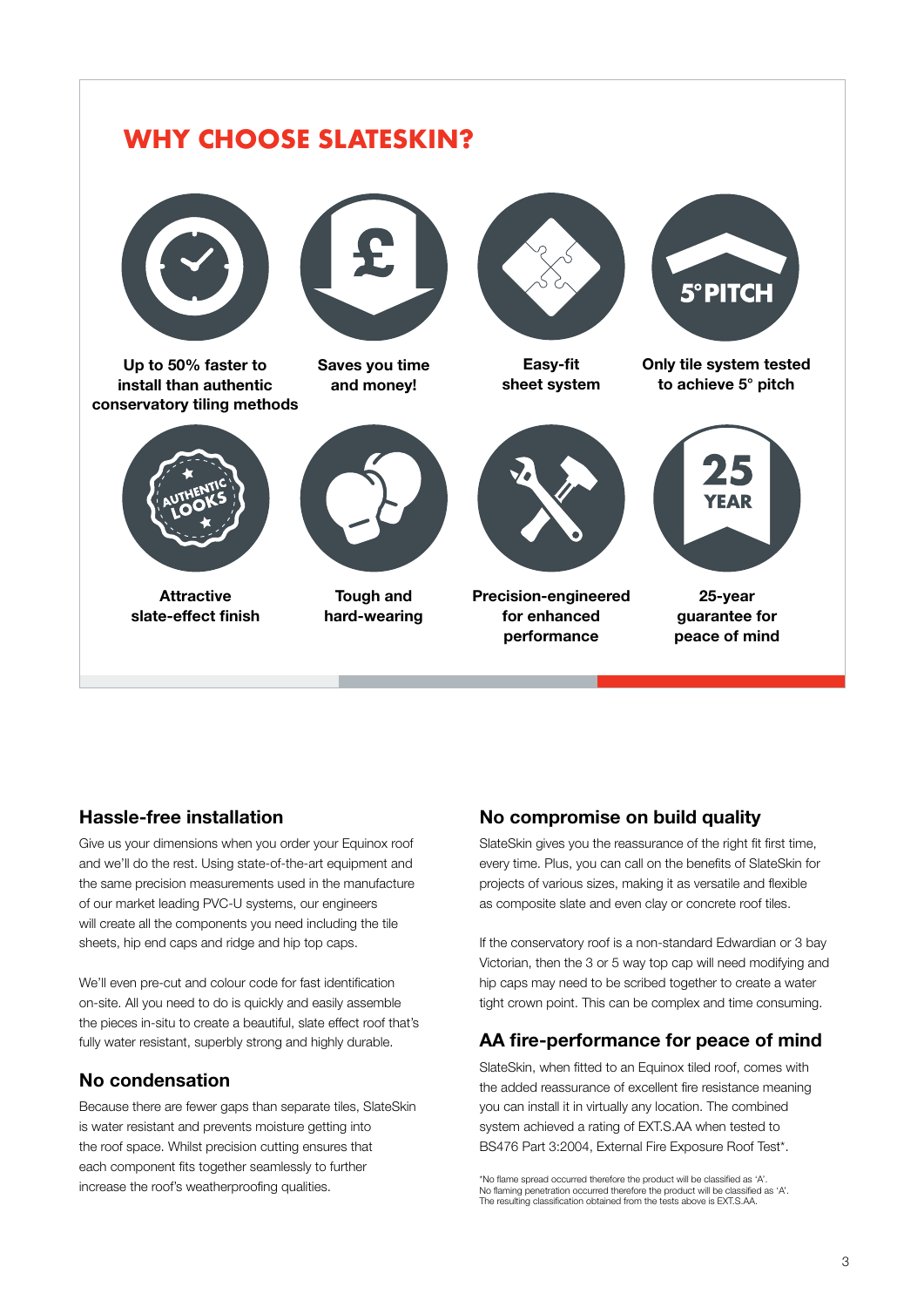### AUTHENTIC<br>SLATE LO OK

### slateskin®

### AN ATTRACTIVE, MODULAR SYSTEM

### Realistic slate-effect finish

SlateSkin uses the same attractive finish as composite slate tiles. To the untrained eye, it's difficult to tell the difference between this slate-effect product and traditional slate, helping your new roof complement even the most traditional property.

### Colour-matched screws

Your system will be supplied with all necessary screws with colour-matched heads for a co-ordinated finish in less time.

### Long-lasting performance

SlateSkin comes with a 25-year guarantee so you can be sure that once installed, it won't let you or your customers down.

#### Widest range of pitches

Lightweight construction allows you to set the roof pitch anywhere from just 5˚\* to 35˚. SlateSkin is the only tile system tested to achieve 5˚ pitch and perfect for lean-to projects, giving you the edge over installers who use conventional roofing when you're quoting on lean-to designs.

\* 5˚ pitch available using SlateSkin only. 10˚ pitch available using alternative tiles. \*\* Maximum SlateSkin single facet size is 6 metres.



Tile sheet \*\* ERS 1340 Available in: 6m (ERS 1340GY2-6M) 4m (ERS 1340GY2-4M) 2m (ERS 1340GY2-2M)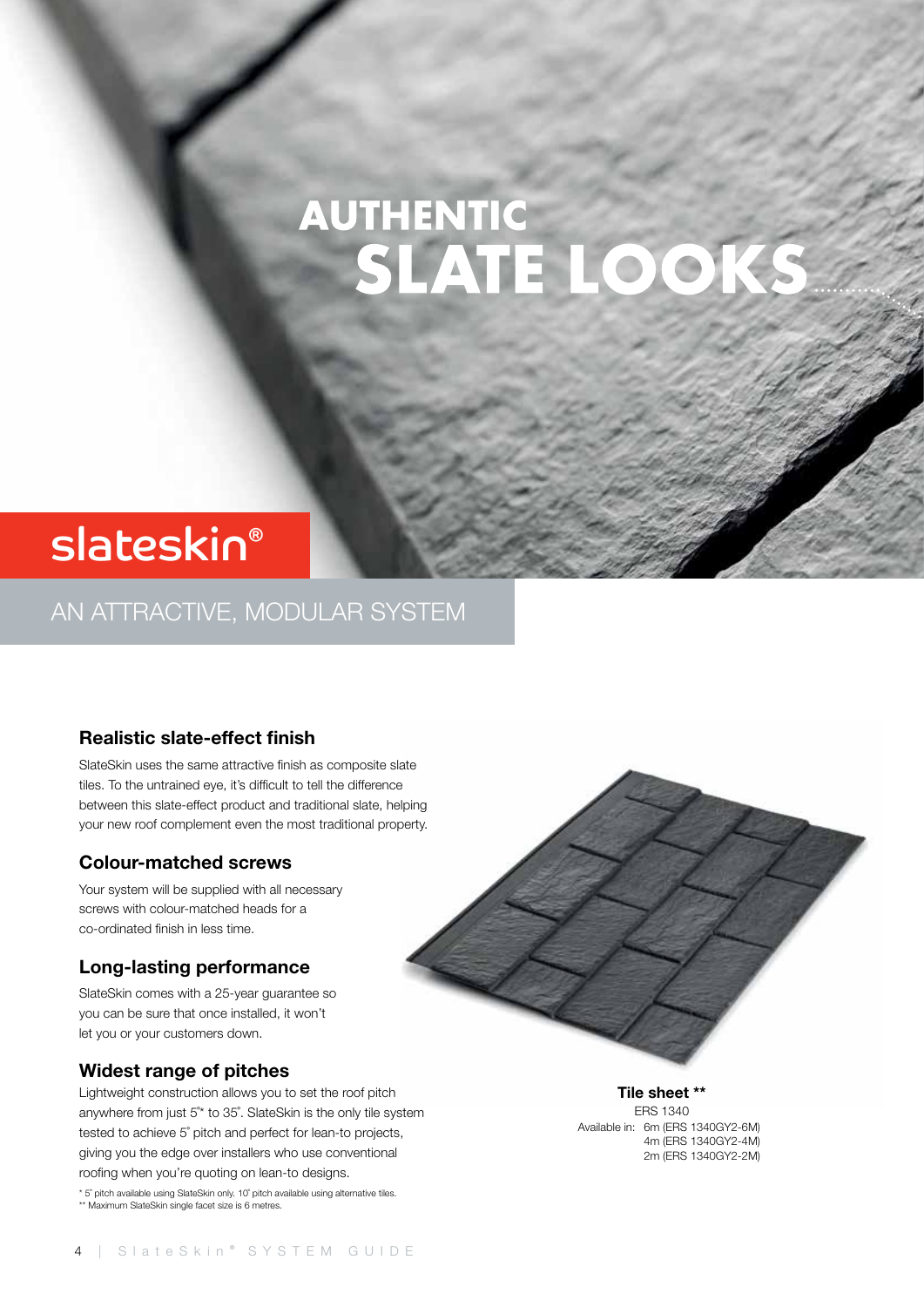





90˚ Victorian hip end cap ERS 1329GY2-FG



135˚ Edwardian hip end cap ERS 1325GY2-FG



5-way ridge top cap ERS 1326GY2 (25˚) Also available in: 15˚ (ERS 1330GY2) 20° (ERS 1331GY2) 30˚ (ERS 1332GY2) 35˚ (ERS 1333GY2)

> GRP Ridge Gable End Cap ERS 1338GY2-FG



3-way ridge top cap ERS 1322GY2 (25) Also available in: 15˚ (ERS 1334GY2) 20˚ (ERS 1335GY2) 30˚ (ERS 1336GY2) 35˚ (ERS 1337GY2)

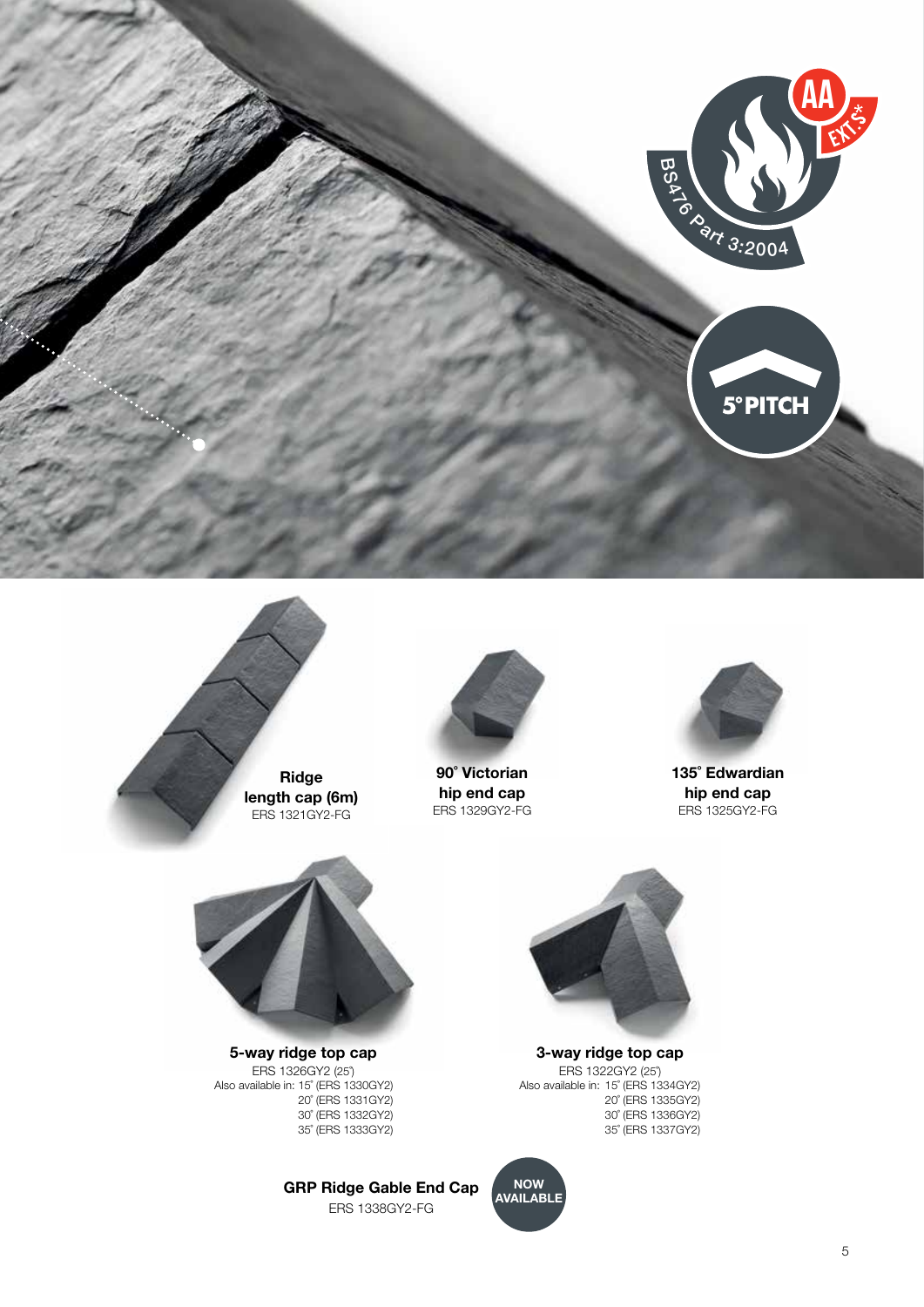### CUT INSTALLATION TIMES IN HALF

Choosing to finish your roof installations with SlateSkin can save you up to half a day in labour time. Here's how:



The time savings were calculated using a 3.8m x 2.9m Victorian conservatory roof, and it is assumed that the roof framework is correctly prepared and installed. This includes insulation,<br>boarding and weatherproofing, which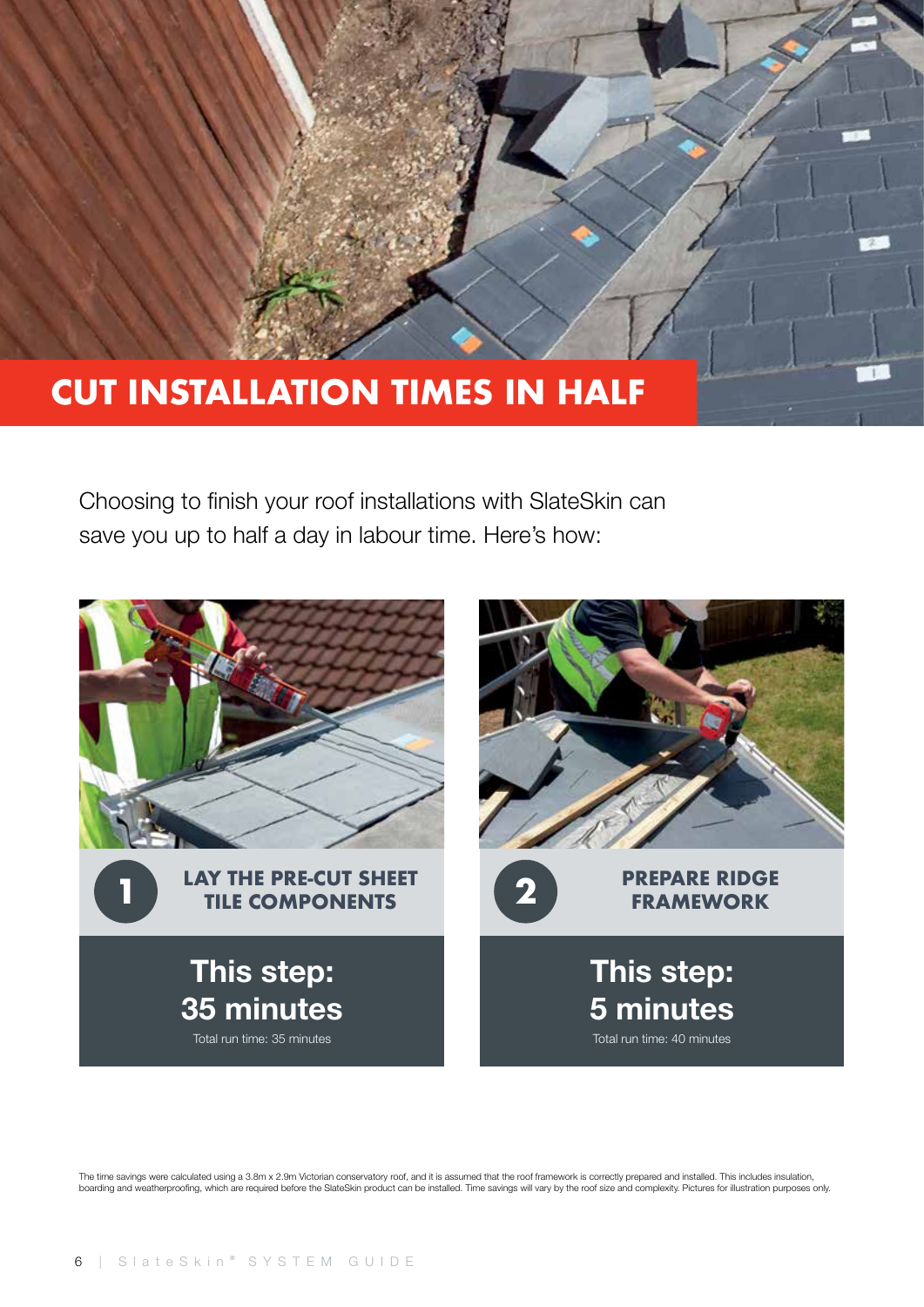# COMPONENTS SUPPLIED<br>
PRE-CUT TO SIZE



### BE SAFE WHEN WORKING AT HEIGHT

Practices when working at height must conform to the latest Work at Height Regulations. For more details, visit: www.legislation.gov.uk www.hse.gov.uk/work-at-height www.hse.gov.uk/toolbox/height.htm





This step:

40 minutes Total run time: 80 minutes





TOTAL TIME: 1hr 25m 1:25:00